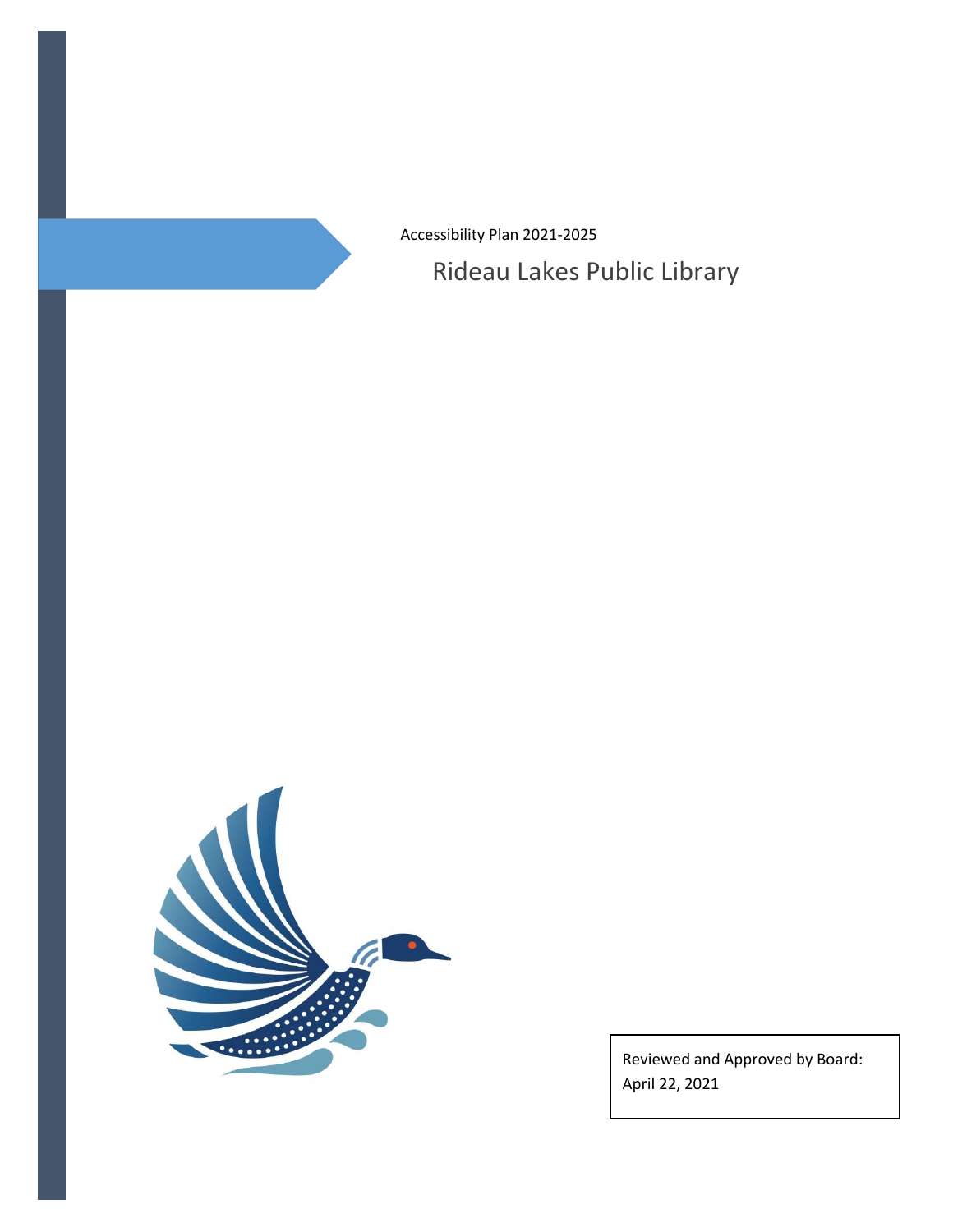# Rideau Lakes Public Library Accessibility Plan 2021-2025

#### **VISION**

Enrich. Support. Empower.

## **MISSION**

Rideau Lakes Public Library builds welcoming spaces connecting and inspiring our community.

# **OBJECTIVES**

- To understand the diversity of the communities we serve and provide responsive library services that meet unique community needs.
- To make our services accessible by recognizing and removing barriers for individuals with disabilities.
- To meet or exceed the requirements of the Accessibility Standards for Customer Service and the Integrated Accessibility Standards that are part of the Accessibility for Ontarians with Disabilities Act (AODA).

#### **DEFINITION OF DISABILITY**

Disability, in relation to a person, means:

- any degree of physical disability, infirmity, malformation or disfigurement that is caused by bodily injury, birth defect or illness, and without limiting the generality of the foregoing, including diabetes mellitus, epilepsy, any degree of paralysis, amputation, lack of physical coordination, blindness or visual impediment, deafness or hearing impediment, muteness or speech impediment, or physical reliance on a guide or service dog or on a wheelchair or other remedial appliance or device;
- a condition of mental impairment or a development disability;
- a learning disability, or a dysfunction in one or more of the processes involved in understanding or using symbols or spoken language;
- a mental disorder, or
- an injury or disability for which benefits were claimed or received under the insurance plan established under the Workplace Safety and Insurance Act, 1997.

Further, the Ontario Human Rights Code notes that: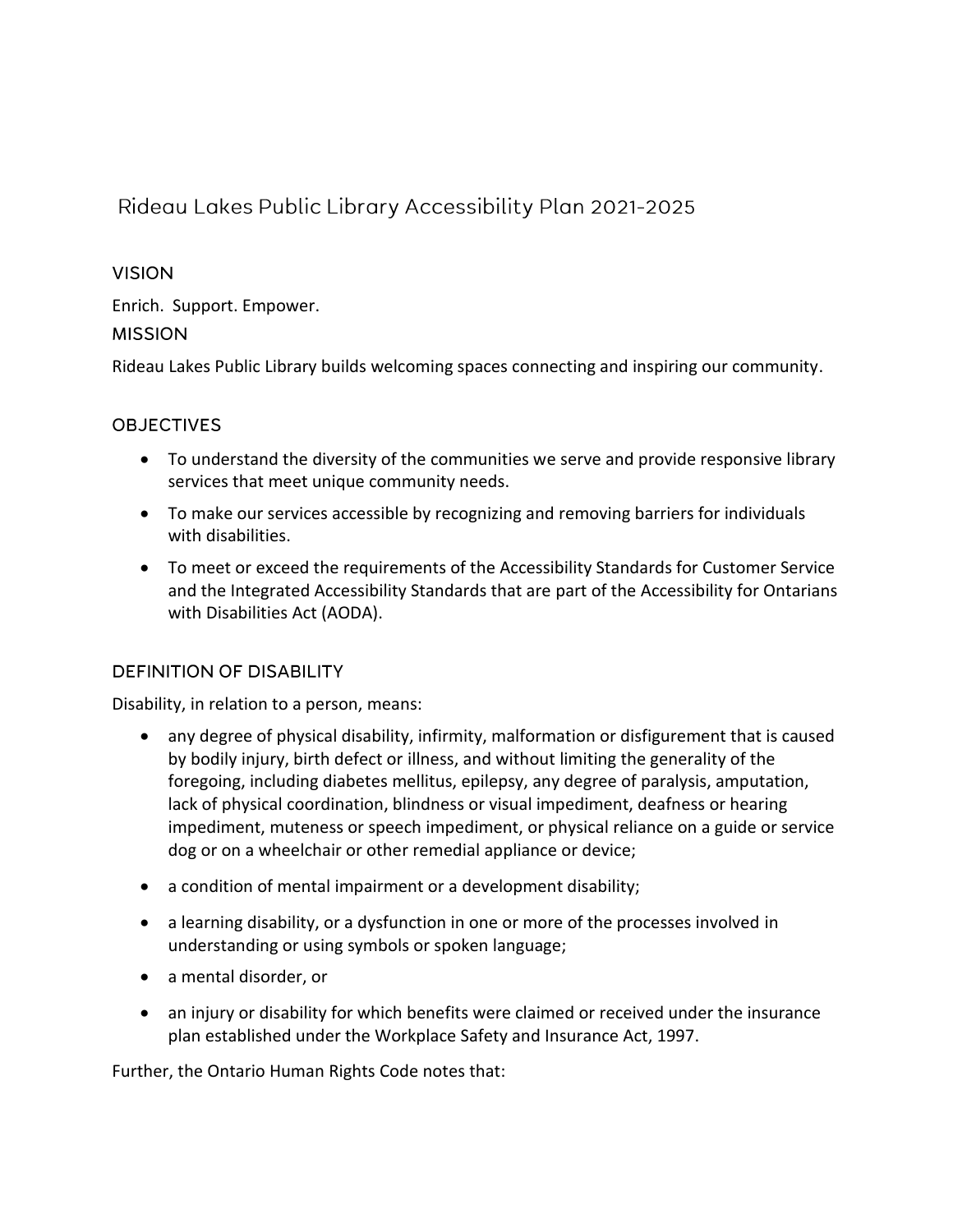"A disability may be the result of combinations of impairments and environmental barriers, such as attitudinal barriers, inaccessible information, an inaccessible built environment or other barriers that affect people's full participation in society."

Thus our efforts to provide inclusive service need to take into account the social aspects of disability and actively work to counter "abelist", stereotypical, or negative attitudes around disability.

## **GUIDING PRINCIPLES**

A person with a disability has the right to receive all services the Library offers: information, reading selection, accessible formats, lending, technology, and programs.

We work to ensure that:

- service is relevant, inclusive, and responsive for all. Each member of the community has an equal right to public library and information services;
- service is accessible to all people regardless of age, race, gender identity or expression, religion, nationality, language, ability, social status, economic status and educational attainment;
- specific services and materials are provided for those users who cannot use regular services and materials;
- a person with a disability has the right to be treated with the same respect, consideration, and consistency as any other member of the community.

Staff will be trained to:

- provide library services in a manner that respects the dignity and independence of persons with disabilities;
- communicate with persons with disabilities in a manner that takes into account, and is sensitive to, the person's disability;
- provide persons with disabilities an opportunity equal to that given to others to obtain, use, and benefit from library services;
- provide library services to persons with disabilities and others in a manner that is integrated into our overall service model.

# GOALS FOR 2021-2025

 The Library's website will meet Web Content Accessibility Guidelines (WCAG) 2.0 AAA as of January 1, 2021.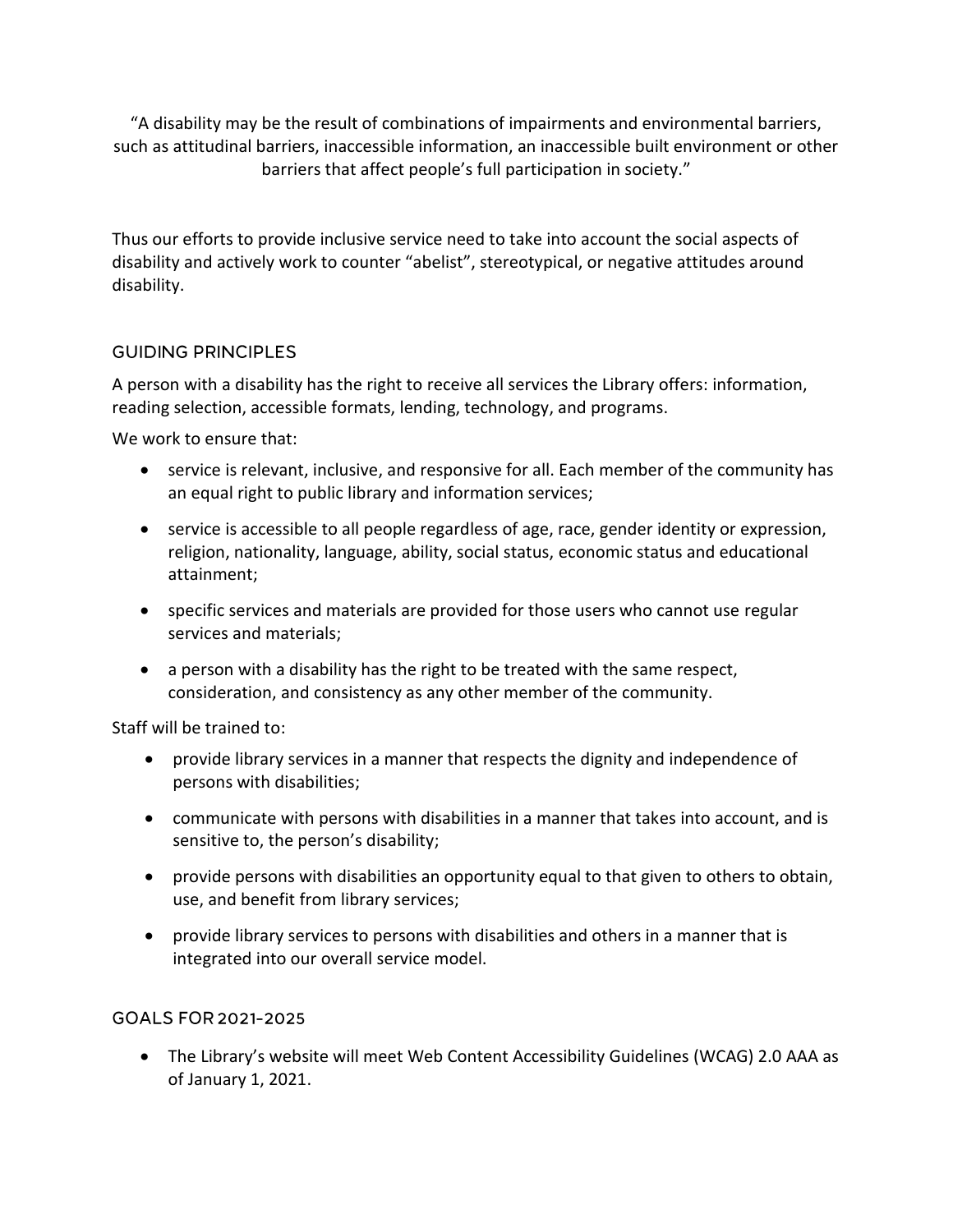- Ensure staff are trained to provide effective customer service response to all.
- Secure money to expand our pool of assistive technologies including tablets and magnifying devices including lenses and screen readers.
- Develop a facilities plan for branches (potentially only Newboro) that do not currently meet AODA standards to be ready for 2025.
- Coordinate with the Township of Rideau Lakes on their efforts to be AODA compliant and work with the Accessibility Committee to improve library services.

Accessibility for Ontarians with Disabilities Act (AODA) Compliance

1. Ensure the Library is compliant with AODA Regulations and ensure structures are in place to support AODA.

- Library Accessibility Policy is updated to reflect Integrated Accessibility Standards Regulations (IASR).
- Provide training and resources to familiarize staff with the IASR and Human Rights Code.

2. Ensure resources are available to meet the Library's obligations under the Act.

- The updated website will be accessible and information will be available in accessible formats whenever requested.
- 3. Ensure patrons have access to alternative collections and assistive technologies.
	- Seek out new accessible alternatives and delivery systems (i.e. Centre for Equitable Library Access (CELA) collection, Large Print, audiobooks, eBooks and eAudiobooks)
	- Purchase technology and equipment that removes barriers to service and collections.

| <b>Costs for Implementation</b>                        | <b>Source of Funding</b>                              | Amount                                                                                            |
|--------------------------------------------------------|-------------------------------------------------------|---------------------------------------------------------------------------------------------------|
| Facilities accessibility plan                          | Operating Budget and in consultation<br>with Township | Within CEO salary                                                                                 |
| Upgrade website                                        | <b>Operating Budget</b>                               | \$1,000                                                                                           |
| Staff time for training<br>http://www.accessforward.ca | <b>Operating Budget</b>                               | \$500                                                                                             |
| Alternative collection                                 | <b>Operating Budget</b>                               | \$3,000 (CELA and our present<br>budget includes audio material,<br>Large Print and eCollections) |